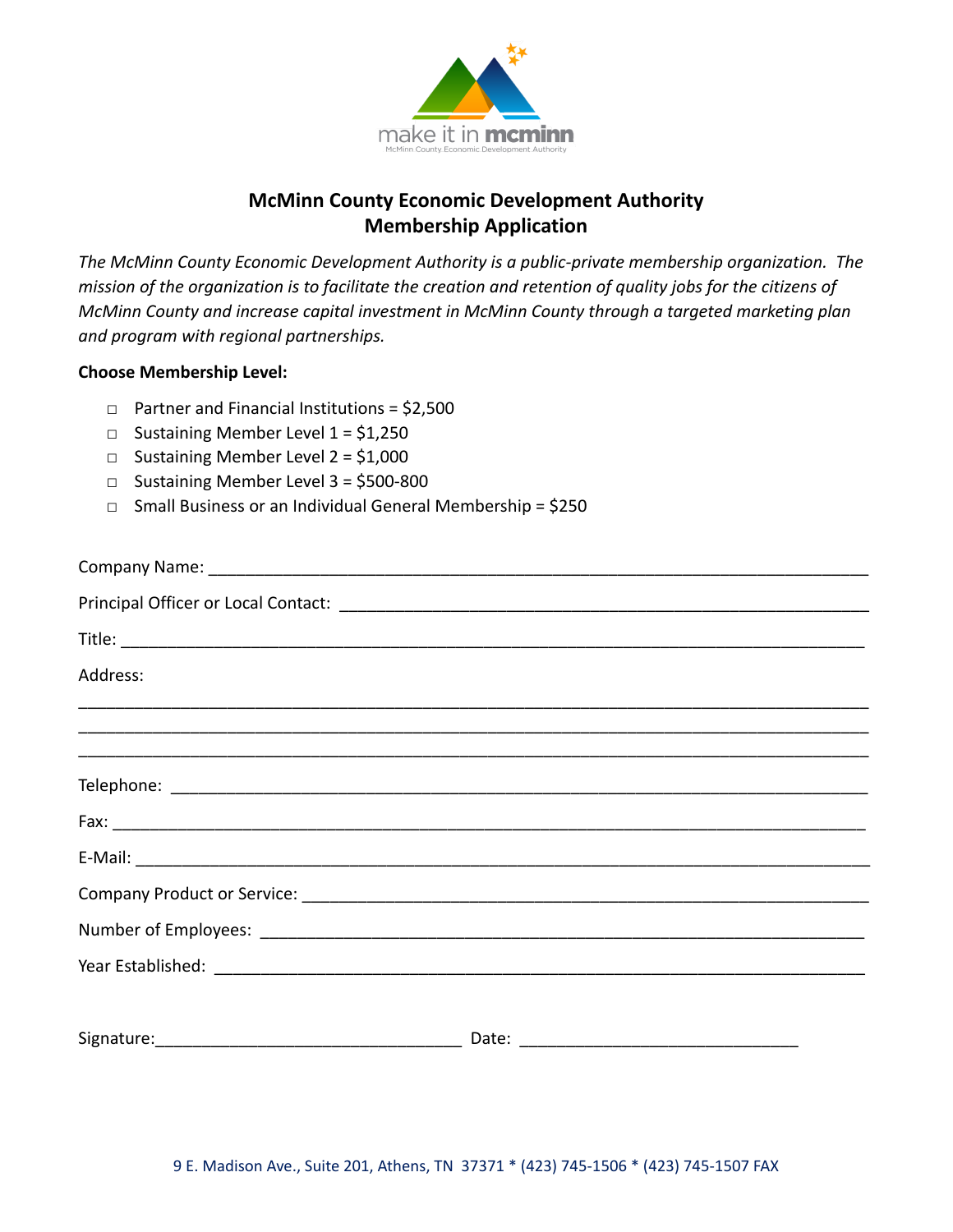

Please enclose check payable to: McMinn County Economic Development Authority Submit payment along with application to: 9 E. Madison Ave. Suite 201, Athens, TN 37371

# **Guidelines for Membership Levels**

A company may choose any level of membership, but the following is used as a guide based on our current membership base.

### **Partners and Financial Institutions**

Any business may become a Partner. It is suggested that businesses with 1,000 employees or more and financial institutions consider this level.

### **Sustaining Member Level 1**

Any business may become a Sustaining Member Level 2. It is suggested that businesses with 500-999 employees or professional service organizations consider this level.

### **Sustaining Member Level 2**

Any business may become a Sustaining Member Level 2. It is suggested that businesses with 200-499 employees or professional service organizations consider this level.

#### **Sustaining Member Level 3**

Any business may become a Sustaining Member Level 1. It is suggested that business with 50-199 employees or professional service organizations consider this level.

#### **Individual/Small Businesses**

Any business may become an Individual/Small Business Member. This level is intended for individual non-business members and suggested small businesses with less than 50 employees.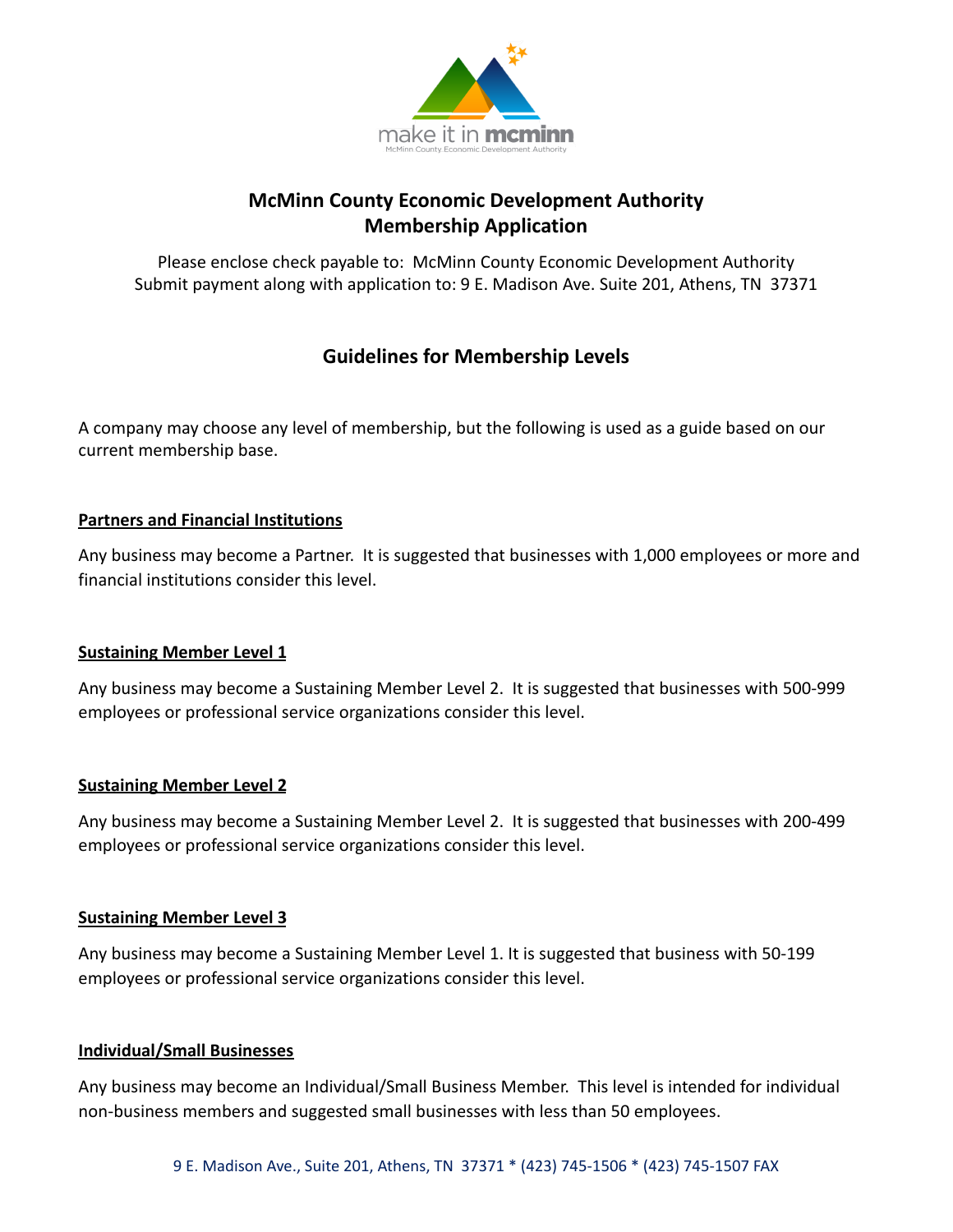